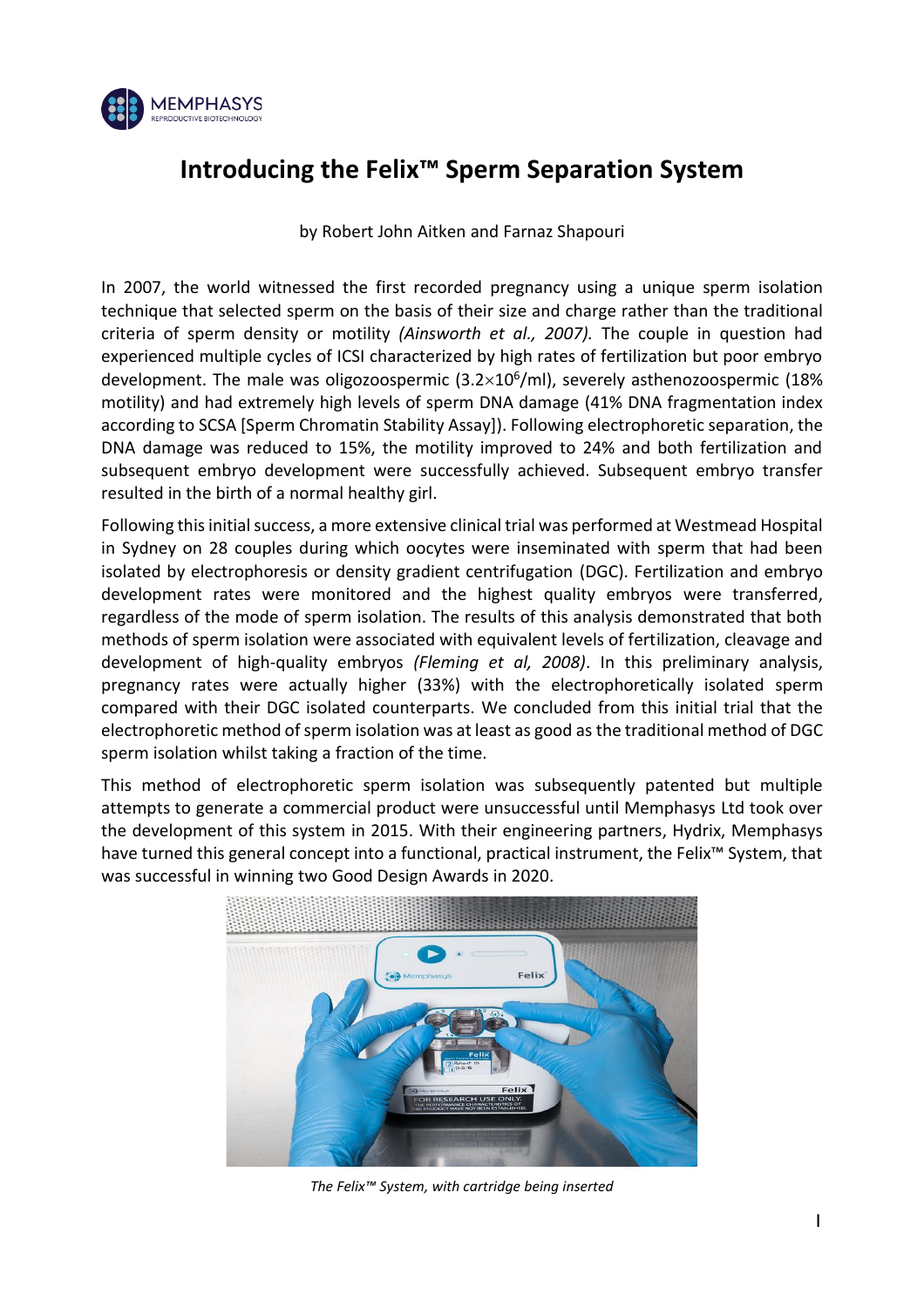The Felix™ System separates sperm from raw semen by a proprietary process combining electrophoresis and size exclusion membranes that allow high quality sperm into the harvest chamber while excluding cellular contaminants such as leuocytes and precursor germ cells.

The Felix™ System is now being evaluated in a number of independent reproductive healthcare clinics across the globe, with a view to generating *in vitro* data on the performance of the Felix device relative to the conventional methods of sperm isolation, DGC and Swim-Up (S-U)

In the first series of *in vitro* tests, sperm isolation with the Felix™ System and DGC was compared in 5 independent clinics (Coimbatore (India) Monash IVF (Australia), New York (USA), Gothenburg (Sweden), and Toronto (Canada). The results of this analysis are presented in Figure 1. They demonstrate that both techniques were equally capable of isolating sperm exhibiting high levels of total and progressive motility. DGC, which uses powerful centrifugal forces to isolate the highest density sperm, isolated significantly more sperm than Felix™. However, the latter was associated with a significantly higher level of vitality (Figure 1; *P* < 0.001). Importantly, the Felix™ System was also superior in generating populations of sperm exhibiting lower levels of DNA damage compared with both the original semen sample and the DGC populations. Moreover, the capacity of Felix™ to isolate sperm exhibiting low levels of DNA damage was demonstrated with two different DNA damage-monitoring techniques; SCSA (Figure 1E) and the HALO assay (Figure 1D).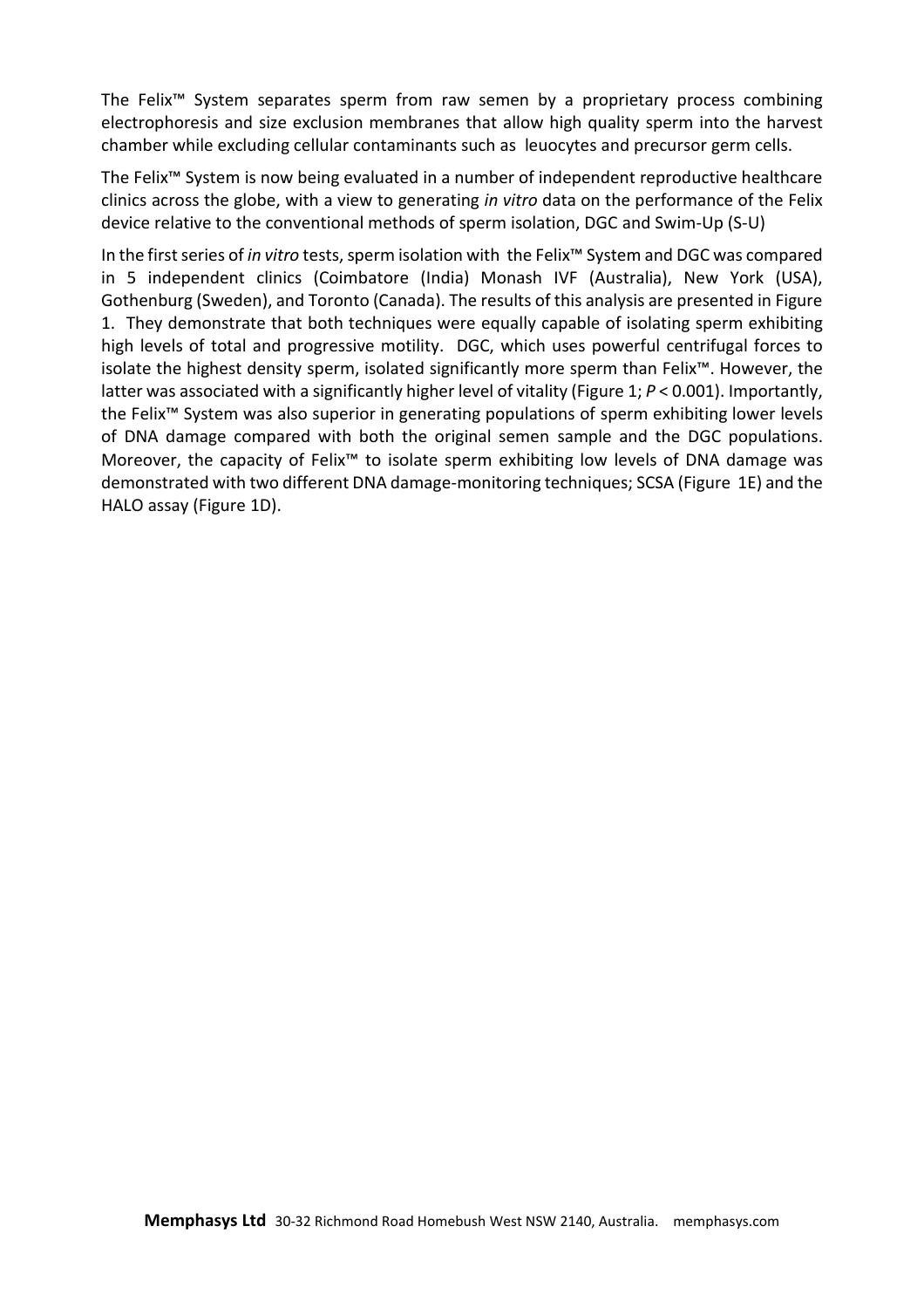

#### *Figure 1:*

### *Comparison between Felix™ and DGC for sperm isolation.*

*(A) sperm concentration, n= 89;* 

*(B) Motility, n=89;* 

*(C) Progressive Motility, n=89;*

*(D) Vitality, n=54;* 

*(E) DNA damage by SCSA, n=39;* 

*(F) DNA damage by HALO,* 

*(n=15. \* P<0.05, \*\* P< 0.01; \*\*\* P<0.001.)*

In order to improve the quality of sperm generated by DGC, colleagues in the Reproduction Clinic, Osaka, Japan, prepared sperm cells using a two-phase technique comprising routine DGC followed by isolation of the most motile cells using a secondary swim-up procedure and compared the outcome of this protracted procedure with Felix™. The results of this analysis are presented in Figure 2. It is clear from these results, that if DGC is followed by a swim-up, then populations of sperm can be generated that have the same low levels of DNA damage as achieved with Felix™ but with significantly more motility. In this case, the major advantage of Felix<sup>™</sup> was a considerable efficiency gain, requiring only 6 minutes of processing to achieve outcomes comparable with the double DGC-swim up technique, which takes at least 1 hour to perform *(Yamanaka et al., 2016)*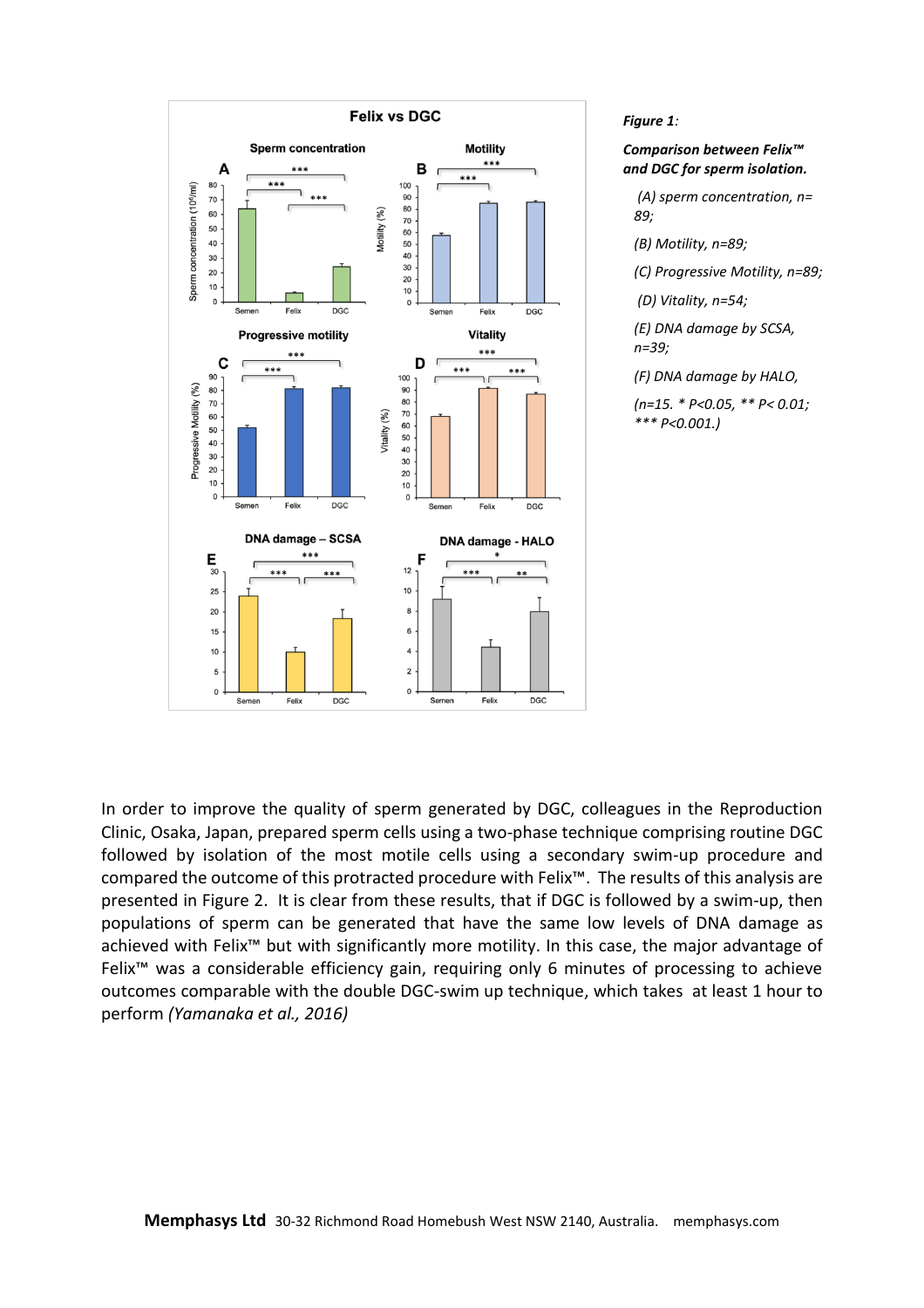

### *Figure 2:*

*Comparison between Felix™ and a two-phase DGC-swimup approach to sperm isolation.* 

*(A) Sperm concentration, n=25* 

*(B) Motility, n=25* 

*(C) Progressive Motility, n=25* 

*(D) DNA damage by SCSA.* 

*(n=24. \* P<0.05, \*\* P< 0.01; \*\*\* P<0.001.)*

We conclude from these *in vitro* studies that the Felix™ System is capable of isolating highly motile populations of sperm exhibiting low levels of DNA damage. Importantly, this system is significantly more effective than conventional DGC techniques and comparable with the double DGC-swim up procedure to isolate high quality sperm. However, the Felix<sup>™</sup> System sperm is distinguished by its ability to isolate sperm for IVF/ICSI directly from semen in a matter of minutes. To our knowledge, currently there is no other sperm separation system in the market that can offer the same combination of speed and quality of isolated sperm as the Felix™ device.

Future *in vitro* studies will examine the relative capacity of this system to isolate sperm from seriously compromised samples (severely oligoasthenoteratozoospermic, cryopreserved semen, and testicular biopsy material) in comparison with DGC as well as other techniques that rely on the intrinsic motility of the sperm. Future studies will also evaluate the Felix™ System's performance in embryo and pregnancy studies.

**Robert John Aitken FRSE, FRSN, FAHMS, FAA Farnaz Shapouri BSc,MSc, PhD** *Emeritus Laureate Professor of Biological Sciences Clinical Applications Executive, Memphasys Ltd. University of Newcastle, NSW 2308 Scientific Director, Memphasys Ltd.*

*Both authors are employees of Memphasys Ltd, the developer of the Felix™ System and the financial sponsor of the research.*

*The Felix™ System is not included on the Australian Register of Therapeutic Goods (ARTG) and is not available for clinical use in Australia*

*Felix™ is a registered trademark of Memphasys Limited. All rights reserved.*

**Memphasys Ltd** 30-32 Richmond Road Homebush West NSW 2140, Australia. memphasys.com